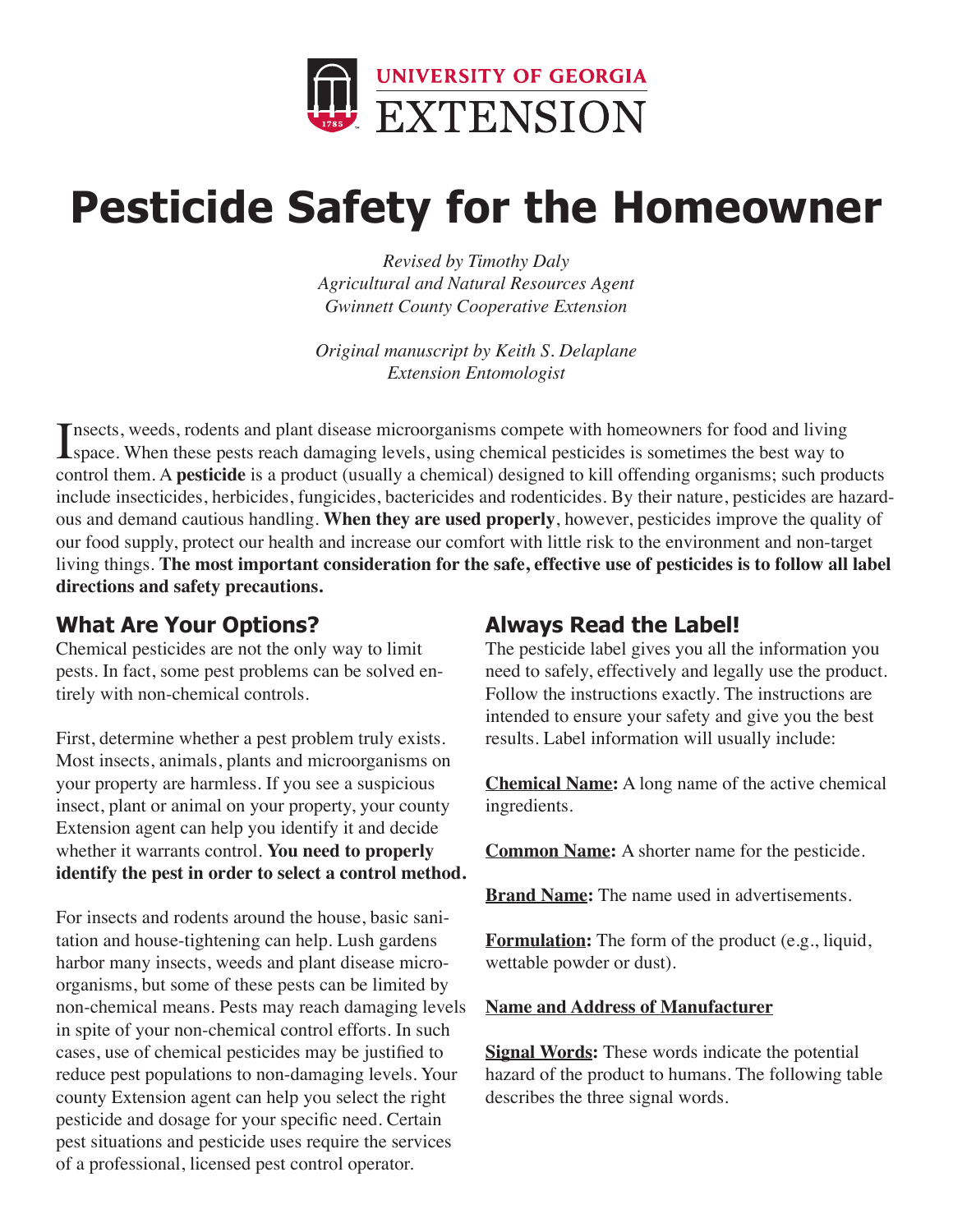| <b>Signal Word   Toxicity</b> |                     | <b>Amount that would</b><br>kill an average<br>adult |
|-------------------------------|---------------------|------------------------------------------------------|
| Danger                        | highly toxic        | a taste to 1 teaspoon                                |
| Warning                       | moderately toxic    | 1 teaspoon to<br>2 tablespoons                       |
| Caution                       | fairly low toxicity | 1 ounce to<br>more than 1 pint                       |

**Precautionary Statement:** A description of how the product is hazardous to humans and animals; includes measures you can take (such as wearing protective clothing) to reduce exposure. Sometimes gives instructions to physicians for proper treatment.

**Statement of Practical Treatment**: Describes emergency first-aid measures.

**Directions for Use**: Tells you the pests the product is registered to control, sites on which the product can be used, in what form the product is applied, how much to use, and when and where the product should be applied. For example, the insecticide Mycoblutanil is a fungicide that is labeled for applications to turfgrass and some ornamental plants; however, it is not labeled for use on vegetables. Be sure to get a product labeled for both the **pest** and the **site** you wish to treat.

**Misuse Statement:** A reminder that it is illegal to use the product in a manner inconsistent with its labeling. Do not use the product on a site not listed on the label. Do not use higher rates than indicated. If a little does the job, a lot will **not** do better.

### **Handle Pesticides Safely!**

From purchase to disposal, pesticides demand cautious handling. Follow these guidelines when you use a chemical pesticide.

- $\blacksquare$  Read the label before you buy the product to be sure it is registered for the pest and site you wish to treat. Observe the signal words and select the safest product possible.
- n Read the entire label before using the pesticide and follow all instructions exactly.
- Observe all safety precautions on the label, such as "Keep out of reach of children" and "Do not use near fire, sparks or flame."
- $\blacksquare$  Wear protective clothing, especially any items specified on the label. Always wear liquid-proof gloves and shoes, a long-sleeved shirt, long pants and a wide-brimmed hat.
- $\blacksquare$  Never eat, drink, smoke or go to the bathroom while handling pesticides; wash your hands first.
- $\blacksquare$  If you must mix or dilute the pesticide, do so only in well-ventilated areas. Mix only the amount you need; do not mix a large batch and store for later use.
- Remove pets and toys from areas to be treated. For kitchen cabinets, remove food, dishes, pots and pans before you spray the shelves. Wait until shelves are dry before returning utensils.
- Provide good ventilation while you are applying a pesticide indoors. If you are applying a pesticide outdoors, close the windows of your house.
- $\blacksquare$  Avoid mixing or applying pesticide near wells or open water.
- Do not apply pesticide to blooming plants, especially if honey bees or other pollinating insects are visiting them. If you must treat blooming plants, do so in early evening and use a non-dust formulation. Do not spray birds' nests.
- $\blacksquare$  Evaluate your control effort. If it is unsatisfactory, consider these possibilities:
	- Did you correctly identify the pest and use the correct pesticide?
	- If you used a wettable powder, did you shake the tank frequently? If not, the pesticide may have settled to the bottom of the tank, so you sprayed only water.
	- Did you apply the pesticide to the correct site? For example, you must spray for spider mites and aphids on the undersides of leaves, not the tops.
	- Did you time your treatment correctly? For example, it is more effective to treat pests while their populations are low than to wait until populations are high.
	- Rainfall shortly after your treatment may reduce its effectiveness. Even in this case, you must still follow re-treatment intervals stated on the label.
	- Old product (more than two years) may have lost its effectiveness.
	- The pests may be resistant to the pesticide but this is usually not the case in around-the-home pest control.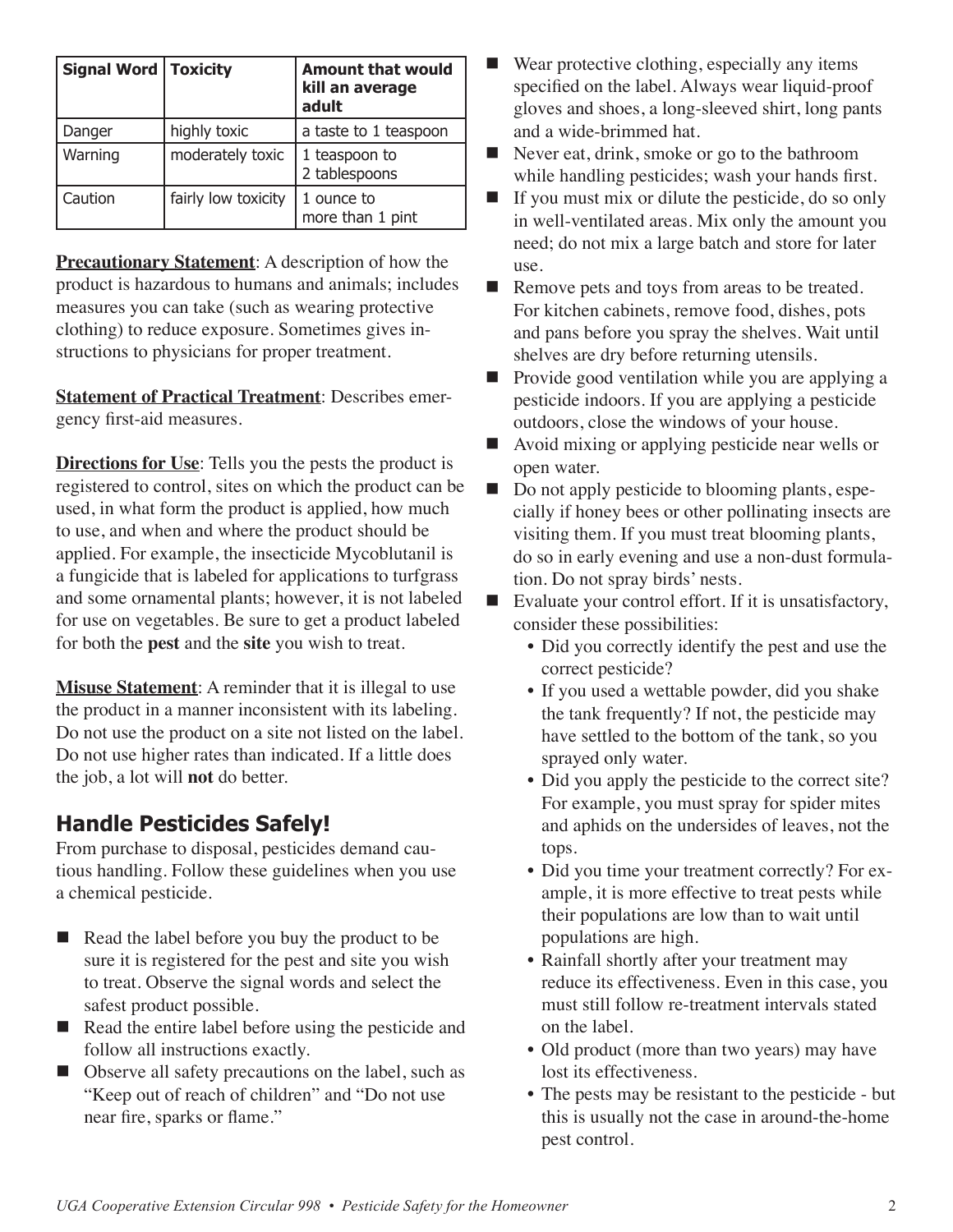When you are finished, wash yourself and your clothes. Showering is better than bathing because pesticide lingers in bath water. Clothing should be pre-rinsed, washed with heavy-duty detergent and line dried (the sun's rays break down some pesticides). Your county Extension agent has more information on laundering pesticide-contaminated clothing.

### **Store Pesticides Properly**

Chemical pesticides cannot be stored in the same way as other household items. Follow these precautions:

- Do not store pesticides near food, seed, animals or flammable materials.
- Store pesticides in a locked place out of reach of children, unauthorized people and pets. Keep the area dry, cool, ventilated and out of direct sunlight.
- $\blacksquare$  Store the pesticide in its original container. If you must transfer it to a different container, be sure to transfer the label also. **Never store pesticide in an old food or drink container, because someone may mistake it for something edible.**
- $\blacksquare$  Check containers often for leaks.
- $\blacksquare$  Keep the storage area clean and well organized.
- $\blacksquare$  Have spill kits and first aid kits readily available in case of an accident.
- Do not store pesticides for more than two years; many break down after this time.

### **Dispose of Excess Pesticides Properly**

If you have pesticide that you don't need:

- Give, sell or trade it to some one who can use it according to the label, or
- $\blacksquare$  Wrap the container in several layers of newspaper and put it in the household trash (if not prohibited by the label directions).

### **Dispose of Containers Properly**

Empty pesticide containers are considered hazardous waste unless they are properly processed. Follow these guidelines:

- $\blacksquare$  Rinse each container at least three times, add the rinse to your spray tank, and apply the mix to a labeled site.
- Punch holes in metal, plastic or cardboard containers, crush them, wrap them in newspaper and put them in the household trash (if not prohibited by the label directions).

### **Handle Spills Correctly**

Accidental pesticide spills require special handling. Follow these guidelines:

- $\blacksquare$  If a pesticide is spilled on someone, wash it off at once and give the correct first aid as indicated on the label.
- **n Do not** hose down the area. This only spreads the pesticide.
- $\blacksquare$  Confine the spill with newspaper, sand, sawdust or soil.
- $\blacksquare$  Absorb the pesticide with soil, sawdust or kitty litter; put the absorbed material in a garbage bag and put it in the garbage.
- $\blacksquare$  Keep children and pets out of the area until it is cleaned up.

### **Know the Correct First Aid**

Most pesticides for use by homeowners have fairly low human toxicity. The greatest risk with these products is from exposure to the concentrate. Symptoms of pesticide poisoning -- in order of increasing seriousness -- include headache, dizziness, restlessness, skin irritation, nausea, diarrhea, trembling, rapid pulse, fever, vomiting, pinpoint pupils, convulsions, unconsciousness and death. Early symptoms of pesticide poisoning can easily be mistaken for symptoms of other illnesses. Because they see poisoning cases so rarely, physicians often do not consider the possibility of poisoning when diagnosing emergency-room cases. If you suspect you or someone else has been poisoned, **keep the product label with you as reference for medical personnel.**

First aid is the help you can provide a victim while medical help is on its way. First, remove the victim from exposure and make sure the victim is still breathing, then call an ambulance. Pesticides can accidentally enter the body through the mouth, nose, eyes and skin. Proper first aid depends somewhat on the way the pesticide entered the body. While you are waiting for help to arrive, do the following:

#### **For Skin Exposure**

- $\blacksquare$  Remove clothing.
- $\blacksquare$  Drench skin with water.
- $\blacksquare$  Clean skin and hair thoroughly with detergent and water.
- $\blacksquare$  Dry the victim and wrap him or her in a blanket.